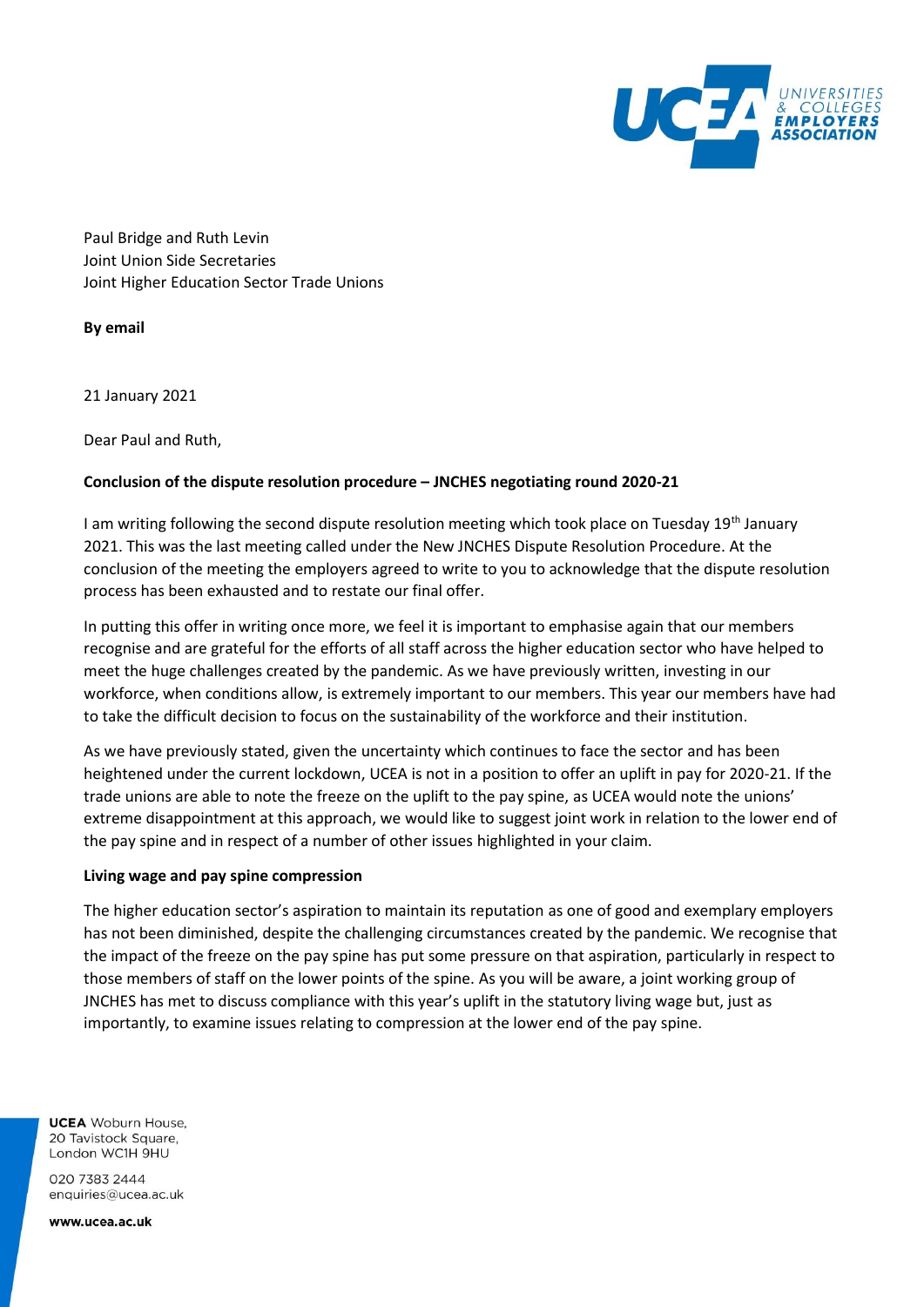While adoption of the voluntary Foundation Living Wage is a matter for individual institutions, we will provide detailed proposals to the working group on how we intend to advise institutions to maintain compliance with the uplifts in the statutory National Living Wage and, should they wish to do so, the Voluntary Living Wage from 1st April 2021.

In relation to pay spine compression, the working group's focus should include exploring the drivers of pay spine compression, exploring the current mechanisms in place to ensure differentials between pay points and modelling the impact of uplifts at the bottom of the pay spine on differentials between staff and supervisors. Our intention would be to begin work quickly on this important area of work and to make recommendations to New JNCHES in the next negotiating round.

# **Other employment issues**

In addition, if the trade unions are able to note the freeze on the uplift of the pay spine and hence enable UCEA to bring the 2020-21 pay round to a conclusion, we propose to continue as a priority joint work on the following important issues highlighted in your claim:

# **Casualisation**

Our expectation is that, with some legitimate exceptions, indefinite contracts should be the general form of employment relationship between employers and employees in HEIs. We also expect HEIs to minimise the use of hourly-paid employment to situations which are genuinely short-term and unpredictable or where such arrangements are mutually agreeable to both parties, and that local discussions take place between HEIs and trade unions with a view to eliminating or phasing out the use of zero hours contracts where possible by establishing alternative flexible employment arrangements. We would consider joint work to establish a clearer picture of the use of zero-hour contracts across the sector.

## **Workload**

The trade unions' without prejudice proposals include joint work and research into the changes to working practices and workloads as a result of the pandemic. UCEA has developed a number of case studies and resources which are relevant to this and we note that the without prejudice proposals cover a number of areas, including how management and unions have cooperated to agree changes and the impact of health and safety and risk assessment controls. We feel it would be positive for the sector to consider a project identifying positive practice of employer and union engagement to address the challenges created by the pandemic, particularly referencing how our jointly developed principles have been applied locally. We believe that this is an important proposal for joint work.

# **Pay gaps**

UCEA and our members are committed to taking action to close the gender, ethnicity and other pay gaps. This commitment builds upon a range of previous work, including UCEA's own reports 'Taking action: Tackling the gender pay gap' and 'Caught at the crossroads: outlining an intersectional approach to gender and ethnicity pay gaps in HE'. We propose a joint task and finish group to develop an analysis alongside potential solutions for HEIs to consider as part of a checklist of materials. This work would also include case studies to highlight a broad range of potential solutions across the employment experience, from recruitment through to progression, the effect of career breaks and work on closing identified ethnicity pay gaps. We believe it would be a positive step for employers and unions to work together to conduct research into career progression for women and BAME members of staff and to engage in joint work to improve access to data sets across all grades and staffing groups.